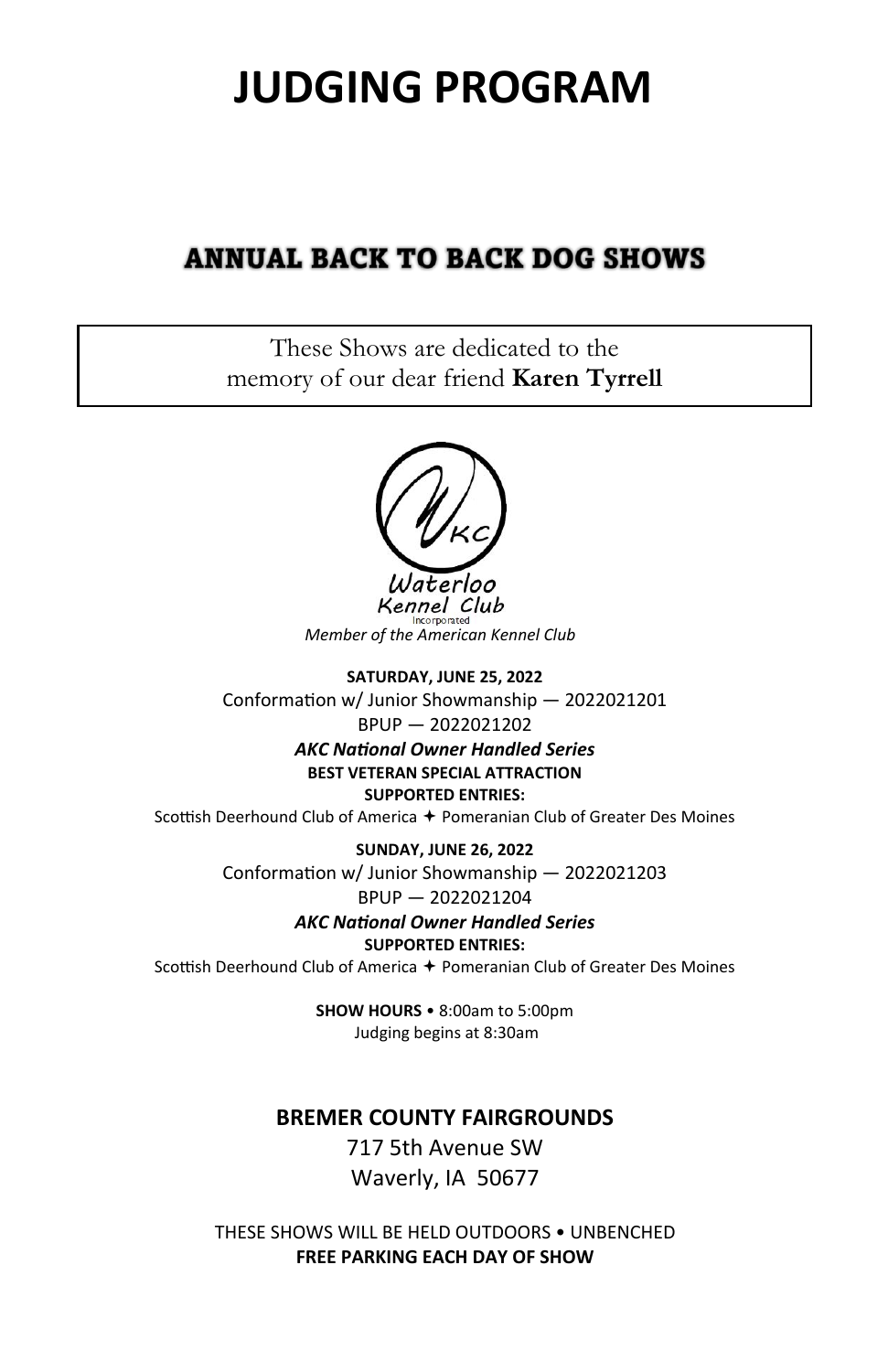#### **SHOW PHOTOGRAPHERS**

Melia Photography 7613 S. 72nd Avenue, La Vista, NE 68128 **Phone:** (402) 331-5071 **Email:** meliaphotography@cox.net

## SHOW VETERINARIAN

(*ON CALL 24 HOURS*) **Avenue of the Saints Animal Hospital**  2221 4th St W, Waverly, IA 50677 (319) 352-3722

**DIRECTIONS TO AVENUE OF THE SAINTS ANIMAL HOSPITAL**: From 5th Avenue, turn right on 4th St SW. Travel 0.8 miles; the destination will be on your left.

#### **SHOW COMMITTEE**

Krista Johnson............................................................................................................Show Chairman 1922 Tremont Street, Cedar Falls, IA 50613 Jon Rosenberg ..................................................................................NaƟonal Owner Handled Series

Officers of the Club & Members of the Board of Directors



## **Foy Trent Dog Shows LLC**

AKC Annually Licensed Superintendents: James Davis . Julia Foster-Hess . Foy Trent . Susan W. Trent

P.O. Box C, Sturgeon, MO 65284 (573) 687-2101 • FAX: (888) 685-8989 • www.foytrentdogshows.com





This Show is being held under American Kennel Club Rules and Regulations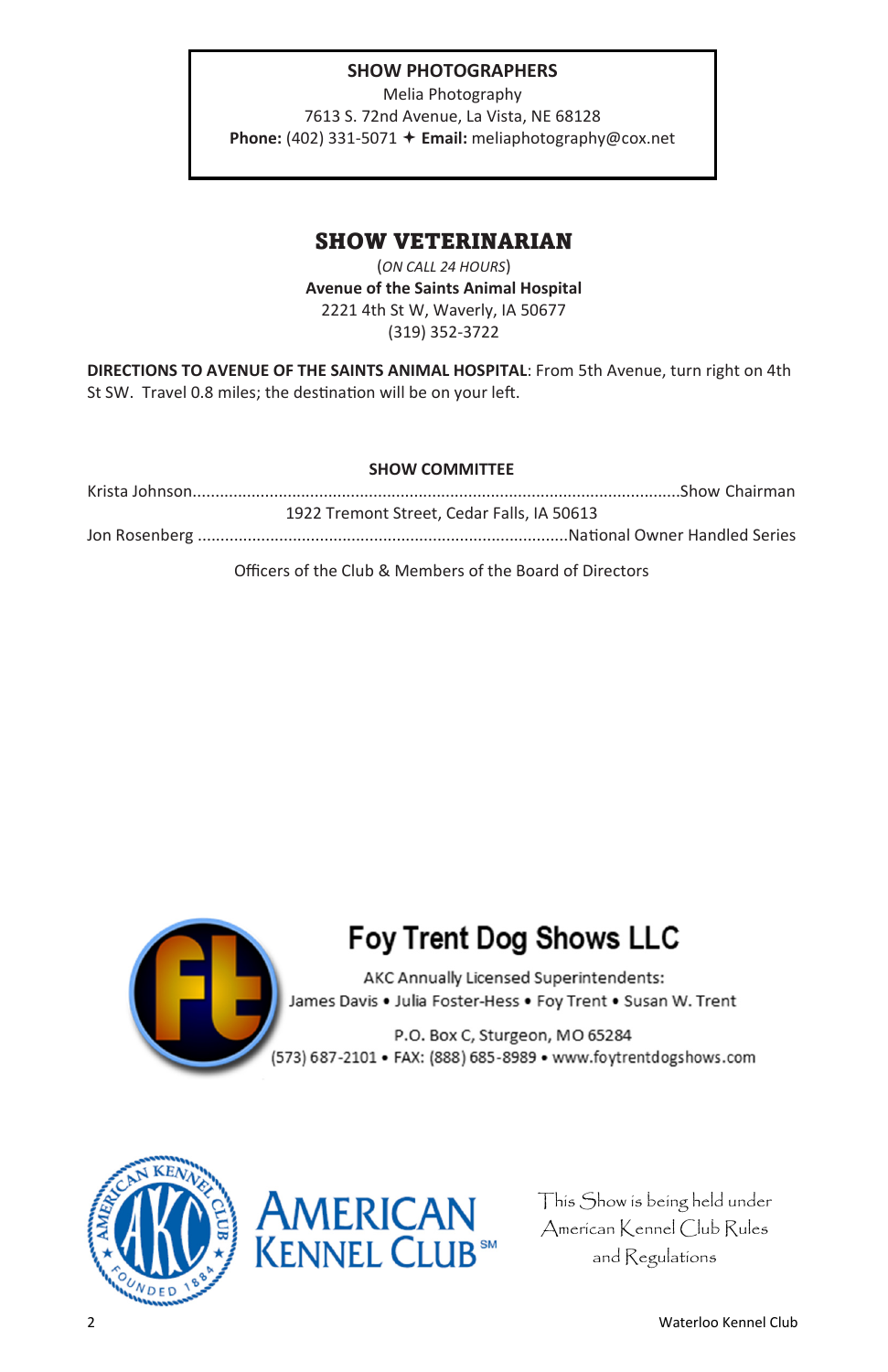## Judges

Mr. James S Albrecht (100017) 75 Maple St., West Barnstable, MA 02668 Ms. Sally A Birgl (94665) 39 White Oak Ct., Kempton, PA 19529 Dean Burwell (103997) 6252 Oakridge Rd., Lake Wylie, SC 29710 Ms. Celeste M Gonzalez (7249) 533 Watford Rd., Thomasville, NC 27360 Mrs. Patricia (Pat) Hastings (5928) 17195 SW Division St., Aloha, OR 97007 Dr. Steven D Herman (6305) P.O. Box 2064, Dade City, FL 33526 Dr. Adam Stafford King (49694) 41W964 Hughes Rd., Elburn, IL 60119 Ms. Diane R Landstrom (36322) 560 E Campina Dr., Litchfield Park, AZ 85340 Mrs. Jean Pero (30743) 2385 S Miller Ct., Lakewood, CO 80227

Dr. Alan C Santos MD (73979) 1226 Dauphine St., New Orleans, LA 70116

*Please Note: (\*) appearing aŌer a judge's name/assignment denotes Provisional/Permit status for that assignment on the date the judging panel was finalized and approved by the AKC.* 

### **~ Judging Program by Group Order ~**

|                                  | Saturday     | Sunday                      |
|----------------------------------|--------------|-----------------------------|
|                                  | Time<br>Ring | Ring<br>Time                |
| <b>SPORTING BREEDS</b>           |              |                             |
| Brittanys                        | 11:30am<br>1 | $\overline{2}$<br>$9:30$ am |
| Pointers                         | 11:30am<br>1 | 9:30am<br>2                 |
| Pointers (German Shorthaired)    | 11:30am<br>1 | $\overline{2}$<br>$9:30$ am |
| Retrievers (Golden)              | 10:00am<br>2 | 2<br>$9:30$ am              |
| Retrievers (Labrador)            | 10:00am<br>2 | $\overline{2}$<br>9:30am    |
| Setters (English)                | 11:30am<br>1 |                             |
| Setters (Gordon)                 | 11:30am<br>1 | $\overline{2}$<br>9:30am    |
| Spaniels (English Springer)      | 11:30am<br>1 | 2<br>$10:30$ am             |
| Spinone Italiano                 | 11:30am<br>1 | 11:30am<br>2                |
| Vizslas                          | 11:30am<br>1 | $\overline{2}$<br>$9:30$ am |
| <b>HOUND BREEDS</b>              |              |                             |
| Afghan Hounds                    | 9:00am<br>4  |                             |
| <b>Basenjis</b>                  | 9:00am<br>4  | 10:00am<br>4                |
| <b>Basset Hounds</b>             | 9:00am<br>4  | 10:00am<br>4                |
| Beagles (13 Inch)                | 9:00am<br>4  | 10:00am<br>4                |
| Beagles (15 Inch)                | 4<br>9:00am  | 10:00am<br>4                |
| <b>Bloodhounds</b>               | 9:00am<br>4  | 10:00am<br>4                |
| <b>Bluetick Coonhounds</b>       | 9:00am<br>4  | 10:00am<br>4                |
| <b>Borzois</b>                   | 9:00am<br>4  | 10:00am<br>4                |
| Dachshunds (Longhaired)          | 4<br>9:00am  | 11:30am<br>3                |
| Greyhounds                       | 9:00am<br>4  | 10:00am<br>4                |
| Ibizan Hounds                    | 10:00am<br>4 | 10:00am<br>4                |
| <b>Irish Wolfhounds</b>          | 9:00am<br>4  | 10:00am<br>4                |
| Petit Basset Griffon Vendeens    | 9:00am<br>4  | 10:00am<br>4                |
| Rhodesian Ridgebacks             | 9:00am<br>4  | 10:00am<br>4                |
| <b>Scottish Deerhounds</b>       | 10:00am<br>4 | 10:00am<br>4                |
| <b>Treeing Walker Coonhounds</b> | 9:00am<br>4  | 10:00am<br>4                |
| Whippets                         | 9:00am<br>4  | 10:00am<br>4                |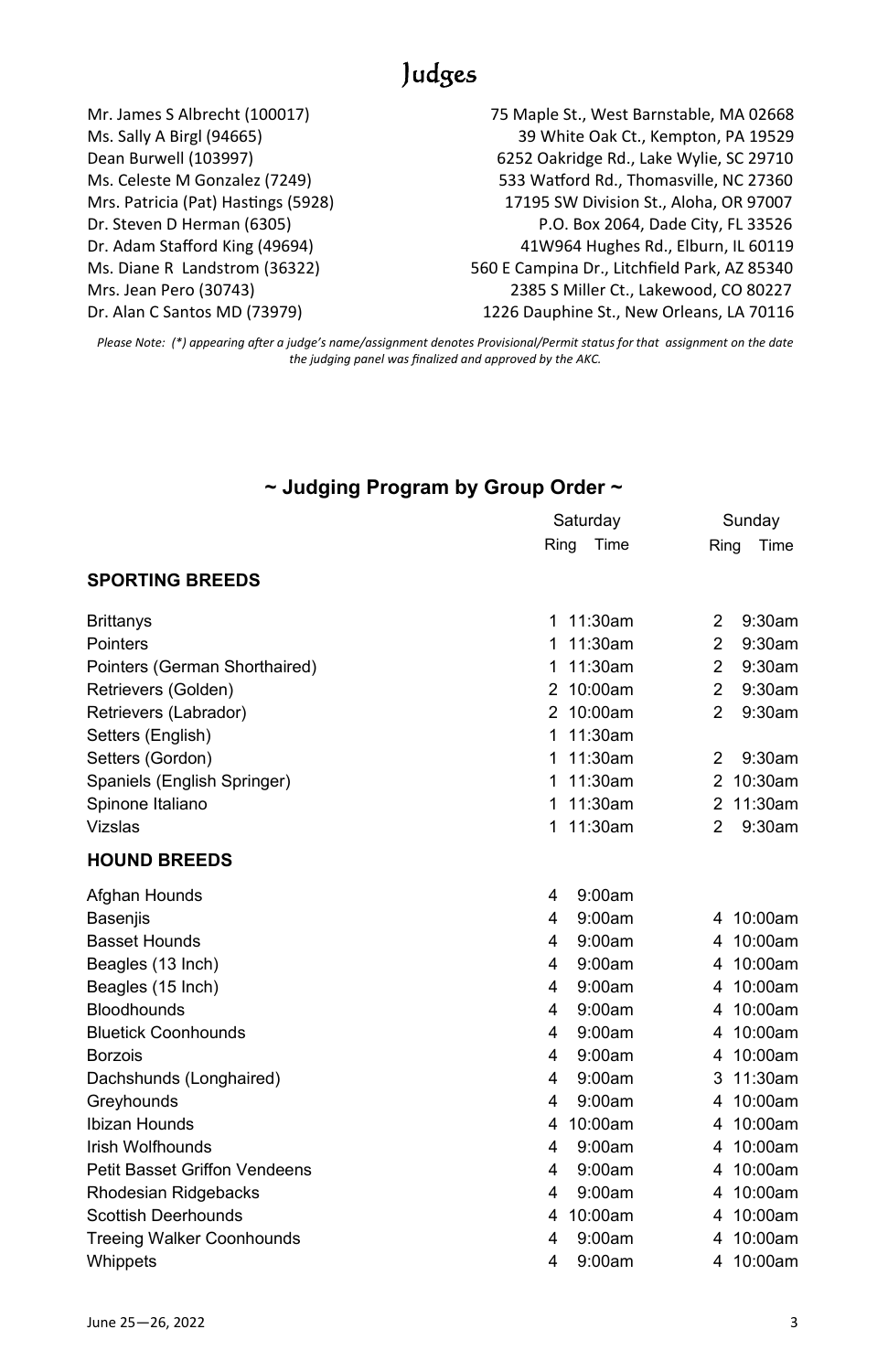## **~ Judging Program by Group Order ~**

|                                | Saturday     | Sunday                      |
|--------------------------------|--------------|-----------------------------|
|                                | Ring<br>Time | Ring<br>Time                |
| <b>WORKING BREEDS</b>          |              |                             |
| Bernese Mountain Dogs          | 3 10:00am    | 3 10:30am                   |
| <b>Boxers</b>                  | 4 11:00am    | 1<br>9:00am                 |
| Cane Corso                     | 10:00am<br>3 | 3 10:30am                   |
| Doberman Pinschers             |              | 1<br>9:00am                 |
| <b>Giant Schnauzers</b>        | 1 11:30am    |                             |
| Great Danes                    | 3 10:00am    | 1<br>9:00am                 |
| <b>Great Pyrenees</b>          | 4 11:00am    | 1<br>9:00am                 |
| Kuvaszok                       | 4 11:00am    | 1<br>9:00am                 |
| Neapolitan Mastiffs            | 4 11:00am    | 1<br>9:00am                 |
| Portuguese Water Dogs          | 4 11:00am    | 1<br>9:00am                 |
| Samoyeds                       | 4 11:00am    | 1 11:00am                   |
| Siberian Huskies               | 4 11:00am    | 1<br>9:00am                 |
| <b>Standard Schnauzers</b>     | 4 11:00am    | 1<br>9:00am                 |
| <b>TERRIER BREEDS</b>          |              |                             |
| <b>Bedlington Terriers</b>     | 3 11:55am    | 4 11:30am                   |
| <b>Border Terriers</b>         | 1 10:00am    | 4 11:30am                   |
| <b>Dandie Dinmont Terriers</b> | 3 10:00am    | 4 11:30am                   |
| <b>TOY BREEDS</b>              |              |                             |
| <b>Biewer Terrier</b>          | 1<br>9:00am  | 3<br>9:00am                 |
| <b>Brussels Griffons</b>       | 3 10:45am    | 3<br>9:00am                 |
| Cavalier King Charles Spaniels | 3 10:45am    | 3<br>9:00am                 |
| <b>Chinese Cresteds</b>        | 3 10:45am    | 3 10:00am                   |
| Papillons                      | 3 10:45am    | 1<br>10:00am                |
| Pomeranians                    | 3 10:45am    | 3<br>9:00am                 |
| Poodles (Toy)                  |              | 3<br>9:00am                 |
| Shih Tzu                       | 1<br>10:00am | 3 10:00am                   |
| <b>Toy Fox Terriers</b>        | 1<br>9:00am  | 3<br>9:00am                 |
| <b>Yorkshire Terriers</b>      | 1<br>10:00am | 3 10:00am                   |
| <b>NON-SPORTING BREEDS</b>     |              |                             |
| <b>Boston Terriers</b>         | 1<br>9:00am  | 2 10:30am                   |
| Bulldogs                       | 1 10:00am    | 2 10:30am                   |
| Chinese Shar-Pei               | 1 10:00am    |                             |
| Chow Chows                     | 1 10:00am    | 2 10:30am                   |
| Coton de Tulear                | 1 10:00am    | 2 10:30am                   |
| Dalmatians                     | 1 10:00am    | 2 11:30am                   |
| French Bulldogs                | 1<br>9:00am  | 3 11:30am                   |
| Lhasa Apsos                    | 1 10:00am    | 2 10:30am                   |
| Lowchen                        | 1 10:00am    | 2 10:30am                   |
| Poodles (Miniature)            | 1 10:00am    | 2 10:30am                   |
| Poodles (Standard)             | 1<br>10:00am | 2 11:30am                   |
| Shiba Inu                      | 1<br>9:00am  | $\overline{2}$<br>$9:30$ am |
| <b>Tibetan Terriers</b>        | 3 10:45am    | 2 11:30am                   |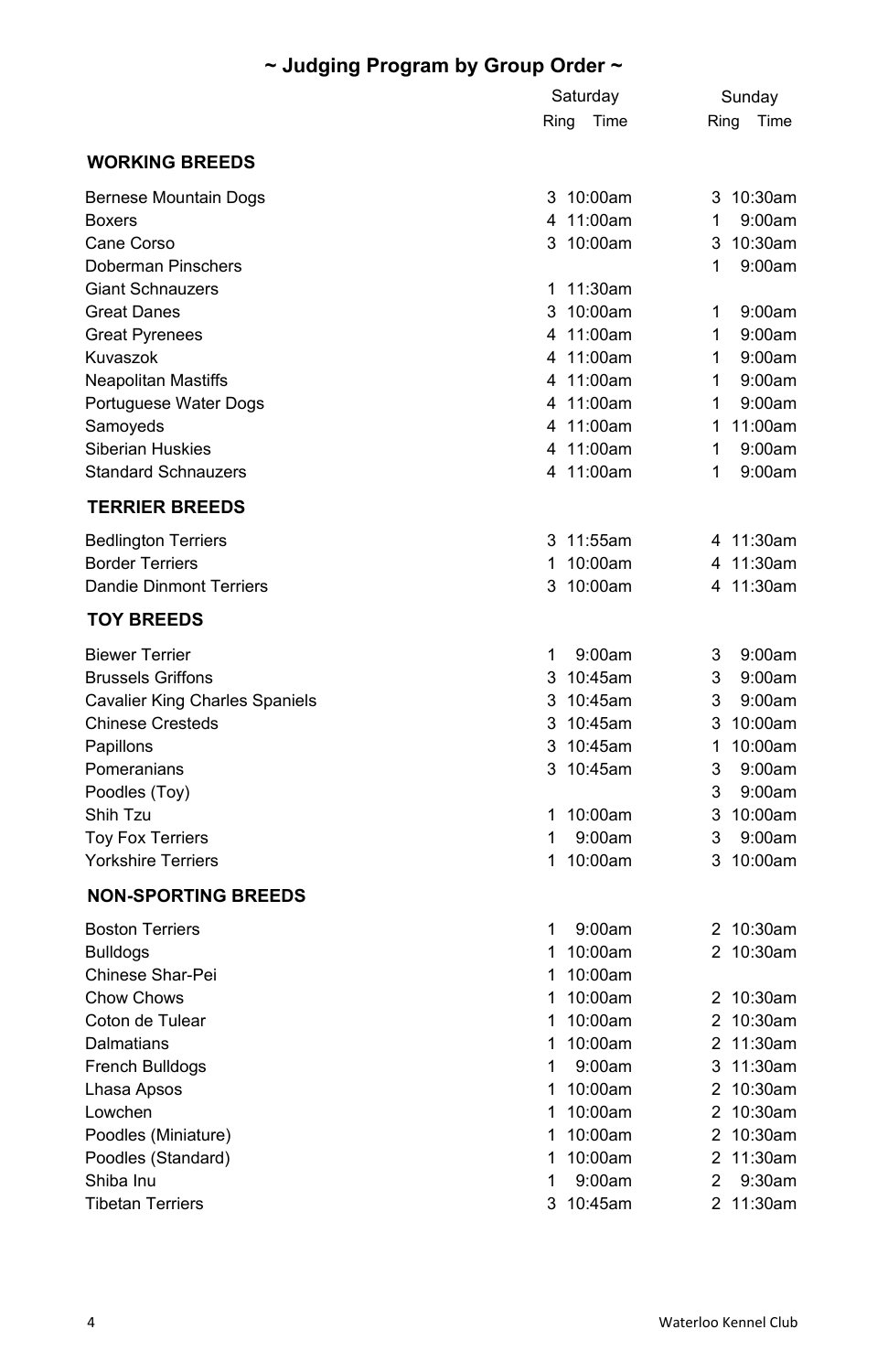## **~ Judging Program by Group Order ~**

|                                 | Saturday     | Sunday          |
|---------------------------------|--------------|-----------------|
|                                 | Time<br>Ring | Time<br>Ring    |
| <b>HERDING BREEDS</b>           |              |                 |
| Australian Shepherds            | 2 11:00am    | 3 10:30am       |
| <b>Belgian Sheepdogs</b>        | 2 11:00am    | 11:00am<br>1    |
| <b>Border Collies</b>           | 11:00am<br>2 | 11:00am<br>1    |
| <b>Briards</b>                  | 11:00am<br>2 | 11:00am<br>1    |
| Cardigan Welsh Corgis           | 10:00am<br>2 | 10:00am<br>1    |
| Collies (Rough)                 | 11:00am<br>2 | 11:00am<br>1    |
| Collies (Smooth)                | 2<br>11:00am | 11:00am<br>1    |
| German Shepherd Dogs            | 10:00am<br>2 | 9:00am<br>1     |
| Miniature American Shepherds    | 11:00am<br>2 | 10:00am<br>1    |
| Pembroke Welsh Corgis           | 2 11:00am    | 10:00am<br>1    |
| <b>Shetland Sheepdogs</b>       | 2 11:00am    | 10:00am<br>1    |
| <b>JUNIOR SHOWMANSHIP</b>       |              |                 |
| Junior Showmanship              | 4 10:00am    | 3 10:30am       |
| <b>4-6 MONTH BEGINNER PUPPY</b> |              |                 |
| Vizslas                         | 3 10:00am    | $10:30$ am<br>3 |
| Salukis                         | 10:00am<br>3 | 10:30am<br>3    |
| <b>Boxers</b>                   | 10:00am<br>3 | 10:30am<br>3    |
| Doberman Pinschers              |              | $10:30$ am<br>3 |
| <b>Neapolitan Mastiffs</b>      | 10:00am<br>3 | 10:30am<br>3    |
| Lhasa Apsos                     | 10:00am<br>3 | 10:30am<br>3    |
| <b>Border Collies</b>           | 10:00am<br>3 | $10:30$ am<br>3 |
| Collies (Rough)                 | 10:00am<br>3 | 10:30am<br>3    |
| Karelian Bear Dog               | 3<br>10:00am |                 |

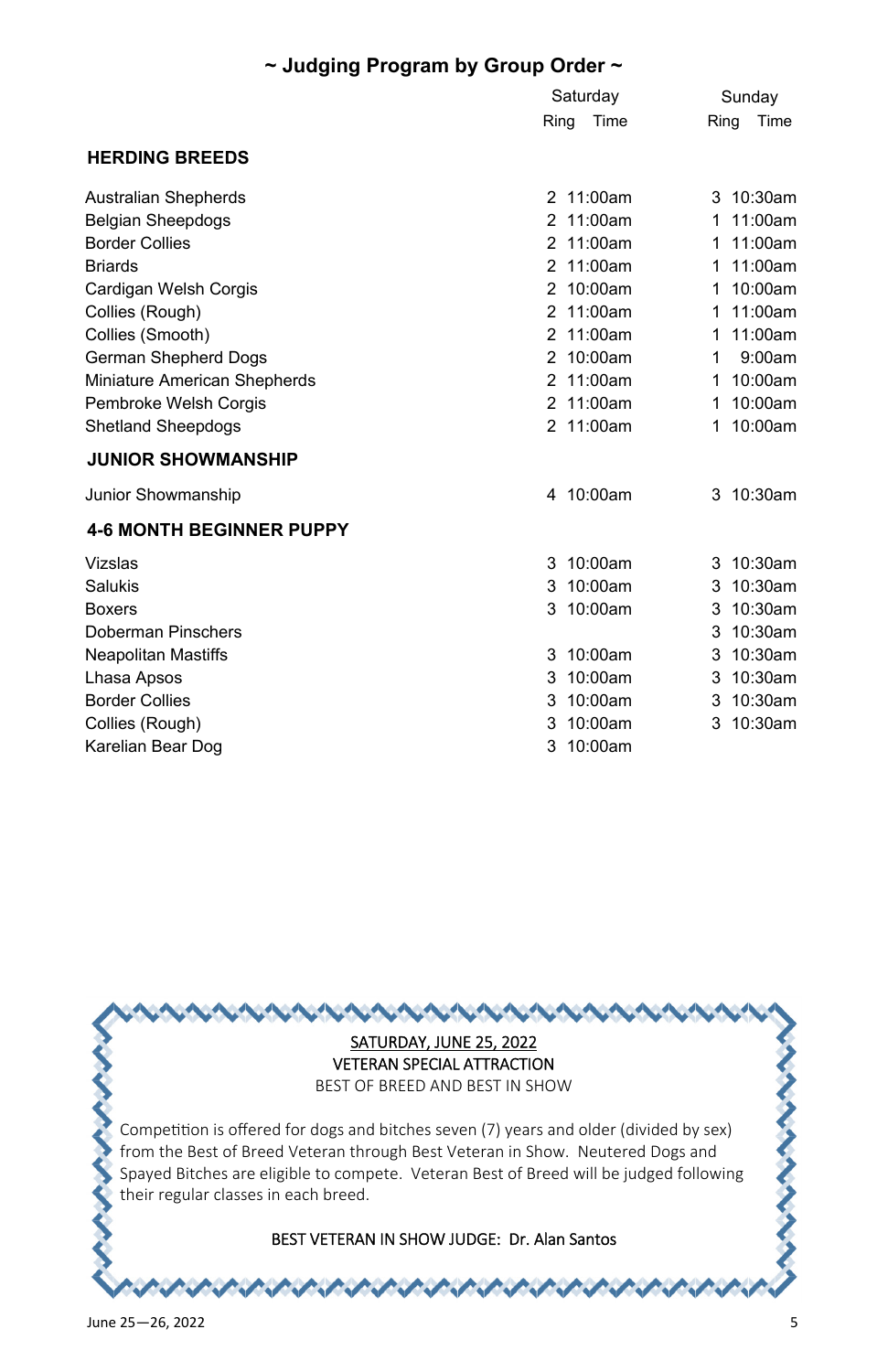## **~ Schedule of Judging ~**

There are 252 dogs entered in this all-breed show with a total of 261 entries.

### **Saturday, June 25, 2022**

#### **Ring 1**  Mrs. Patricia (Pat) Hastings (59)

#### **9:00am**

- 8 Toy Fox Terriers 2-3-2-1
- 12 Boston Terriers 5-5-1-1
- 3 French Bulldogs 1-1-1-0
- 1 Shiba Inu 0-0-1-0
- 1 Biewer Terrier 0-0-1-0

#### **10:00am**

- 2 Border Terriers 0-0-1-0 Vet (1-0)
- 11 Shih Tzu 5-3-2-1
- 3 Yorkshire Terriers 1-1-0-1
- 1 Coton de Tulear 0-1-0-0
- 2 Lhasa Apsos 1-1-0-0
- 1 Lowchen 0-0-1-0
- 1 Poodles (Miniature) 0-0-1-0
- 1 Bulldogs 0-1-0-0
- 2 Chinese Shar-Pei 0-0-1-1
- 4 Chow Chows 1-3-0-0
- 4 Dalmatians 0-1-2-1
- 2 Poodles (Standard) 2-0-0-0

## Dr. Steven D Herman (20)

#### **11:30am**

- 1 Brittanys 0-0-0-1
- 2 Pointers 0-0-2-0
- 4 Pointers (German Shorthaired) 0-1-1-2
- 1 Setters (English) 0-0-0-1
- 1 Setters (Gordon) 0-0-0-1
- 4 Spinone Italiano 1-1-1-1
- 2 Vizslas 0-0-2-0
- 1 \*Giant Schnauzers 0-0-0-0 Vet (0-1)
- 4 Spaniels (English Springer) 2-2-0-0

## **Ring 2**  Mr. James S Albrecht(60)

#### **10:00am**

- 4 German Shepherd Dogs 1-3-0-0
- 12 Retrievers (Labrador) 5-3-0-2 Vet (1-1)
- 3 Retrievers (Golden) 1-1-1-0
- 6 Cardigan Welsh Corgis 1-3-2-0
- **11:00am**
- 1 Belgian Sheepdogs 0-0-1-0
- 7 Australian Shepherds 1-3-1-2
- 8 Border Collies 2-6-0-0
- 1 Briards 0-0-0-1
- 5 Miniature American Shepherds 1-3-0-1
- 1 Pembroke Welsh Corgis 1-0-0-0
- 8 Shetland Sheepdogs 3-3-2-0
- 3 Collies (Rough) 1-0-0-2
- 1 Collies (Smooth) 0-0-1-0

#### **Ring 3**  Dean Burwell (19)

 **10:00am Beginner Puppy Competition**  1 Vizslas 1-0  **BPUP Sporting Group**  1 Salukis 0-1  **BPUP Hound Group**  1 Boxers 0-1 1 Neapolitan Mastiffs 0-1  **BPUP Working Group**  1 Lhasa Apsos 0-1  **BPUP Non-Sporting Group**  1 Border Collies 1-0 1 Collies (Rough) 1-0  **BPUP Herding Group**  1 Karelian Bear Dog 1-0  **BPUP FSS Group** 

#### **BPUP Best in Show**

- 1 Bernese Mountain Dogs 1-0-0-0
- 2 Cane Corso 0-1-0-1
- 2 \*Great Danes 0-2-0-0
- 6 \*Dandie Dinmont Terriers 0-3-1-1 Vet (0-1)

## Ms. Diane R Landstrom (30)

#### **10:45am**

- 3 \*Brussels Griffons 2-0-1-0
- 4 \*Cavalier King Charles Spaniels 1-2-1-0
- 3 \*Chinese Cresteds 0-2-1-0
- 7 \*Papillons 3-3-0-1
- 10 \*Pomeranians 6-2-0-1 Vet (1-0)
- 3 Tibetan Terriers 1-1-0-1

## Dr. Alan C Santos M.D. (1)

#### **11:55am**

1 \*Bedlington Terriers 0-0-1-0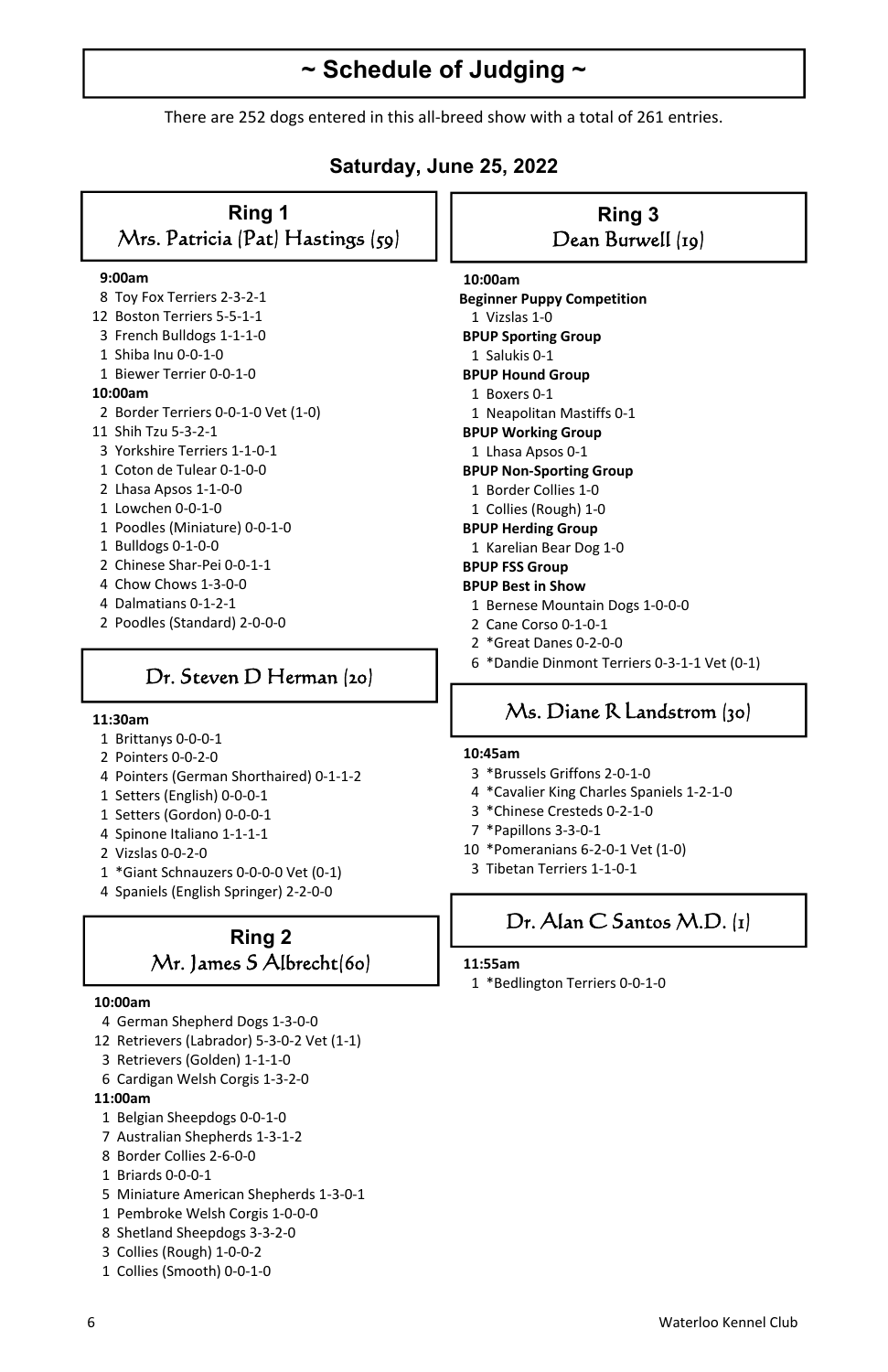#### **Saturday, June 25, 2022**

## **Ring 4**  Ms. Celeste M Gonzalez (47)

#### **9:00am**

- 3 Basenjis 0-2-1-0
- 1 Beagles (13 Inch) 0-0-1-0
- 3 Basset Hounds 0-3-0-0
- 3 Whippets 1-1-0-1
- 1 Bloodhounds 0-0-1-0
- 1 Bluetick Coonhounds 1-0-0-0
- 1 Greyhounds 1-0-0-0
- 1 Irish Wolfhounds 1-0-0-0
- 1 Rhodesian Ridgebacks 1-0-0-0
- 1 Treeing Walker Coonhounds 0-0-1-0
- 1 Borzois 1-0-0-0
- 1 Petit Basset Griffon Vendeens 1-0-0-0
- 1 Beagles (15 Inch) 0-0-0-1
- 5 Dachshunds (Longhaired) 1-4-0-0
- 2 Afghan Hounds 1-1-0-0

#### **10:00am**

- 3 JS Open Inter Age 12 to 15
- 1 JS Novice Inter Age 12 to 15
- 2 JS Novice Jr. Age 9 to 12
- 14 Scottish Deerhounds 1-7-3-3
- 1 Ibizan Hounds 1-0-0-0

## Mrs. Jean Pero (25)

#### **11:00am**

- 6 Boxers 2-3-1-0
- 1 Great Pyrenees 0-0-1-0
- 1 Kuvaszok 0-0-0-1
- 2 Neapolitan Mastiffs 1-0-1-0
- 4 Portuguese Water Dogs 0-1-1-2
- 5 Samoyeds 0-2-1-1 Vet (0-1)
- 1 Siberian Huskies 0-0-0-1
- 5 Standard Schnauzers 0-2-1-1 Vet (1-0)

#### **NOHS Groups will start at 12:30pm in Ring 3 in the following order unless otherwise announced.**

| NOHS Terrier GroupDean Burwell                       |  |
|------------------------------------------------------|--|
| NOHS Non-Sporting Group Mrs. Patricia (Pat) Hastings |  |
| NOHS Toy GroupDean Burwell                           |  |
| NOHS Hound Group Mr. James S Albrecht                |  |
| NOHS Working Group  Mrs. Jean Pero                   |  |
| NOHS Sporting Group  Dr. Alan C Santos M.D.          |  |
| NOHS Herding Group  Mr. James S Albrecht             |  |
| NOHS Best In Show  Ms. Celeste M Gonzalez            |  |

#### **Regular Groups will start at 1:00pm in Ring 1 in the following order unless otherwise announced.**

| Terrier Group Mrs. Patricia (Pat) Hastings  |
|---------------------------------------------|
| Non-Sporting Group  Dr. Alan C Santos M.D.  |
| Toy Group Mrs. Patricia (Pat) Hastings      |
| Hound Group Ms. Celeste M Gonzalez          |
| Working Group  Mrs. Patricia (Pat) Hastings |
| Sporting Group Dr. Steven D Herman          |
| Herding Group Mrs. Patricia (Pat) Hastings  |
| Best In Show  Dr. Alan C Santos M.D.        |
|                                             |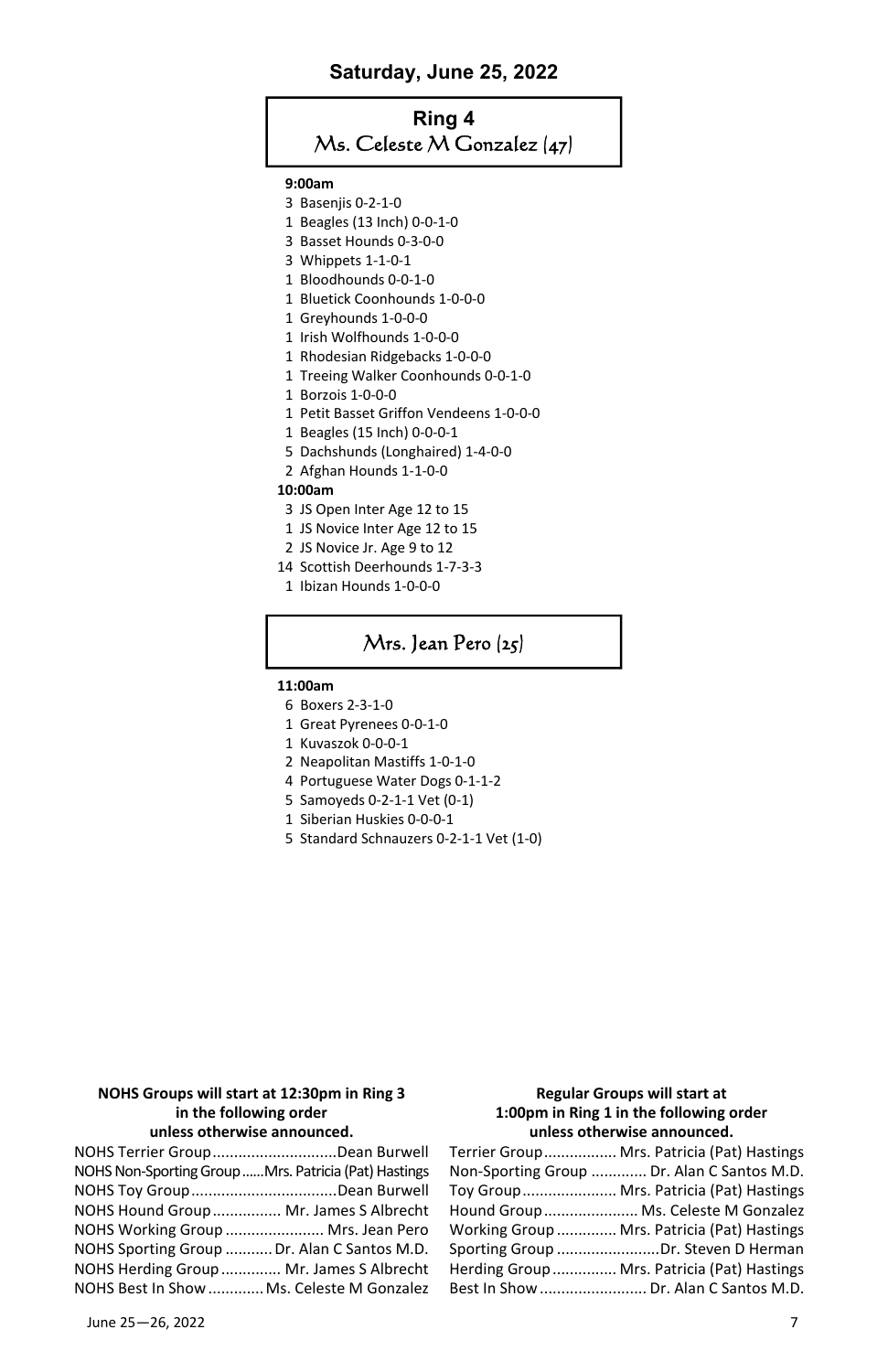## **~ Schedule of Judging ~**

There are 243 dogs entered in this all-breed show with a total of 249 entries.

### **Sunday, June 26, 2022**

#### **Ring 1**  Mrs. Patricia (Pat) Hastings (71)

#### **9:00am**

- 2 German Shepherd Dogs 0-2-0-0
- 6 Boxers 2-3-1-0
- 2 Doberman Pinschers 0-1-1-0
- 2 Great Danes 0-2-0-0
- 1 Great Pyrenees 0-0-1-0
- 1 Kuvaszok 0-0-0-1
- 2 Neapolitan Mastiffs 1-0-1-0
- 1 Siberian Huskies 0-0-0-1
- 4 Portuguese Water Dogs 0-1-1-2
- 4 Standard Schnauzers 0-2-1-1

#### **10:00am**

- 5 Cardigan Welsh Corgis 0-3-2-0
- 5 Miniature American Shepherds 1-3-0-1
- 1 Pembroke Welsh Corgis 1-0-0-0
- 7 Papillons 3-3-0-1
- 8 Shetland Sheepdogs 3-3-2-0

#### **11:00am**

- 4 Samoyeds 0-2-1-1
- 2 Belgian Sheepdogs 0-0-1-1
- 1 Collies (Smooth) 0-0-1-0
- 1 Briards 0-0-0-1
- 9 Border Collies 2-6-0-1
- 3 Collies (Rough) 1-0-0-2

### **Ring 2**  Dr. Alan C Santos M.D. (63)

#### **9:30am**

- 11 Retrievers (Labrador) 5-3-0-3
- 2 Vizslas 0-0-2-0
- 1 Brittanys 0-0-0-1
- 2 Pointers 0-0-2-0
- 4 Pointers (German Shorthaired) 0-1-1-2
- 3 Retrievers (Golden) 1-1-1-0
- 1 Setters (Gordon) 0-0-0-1
- 1 Shiba Inu 0-0-1-0

#### **10:30am**

- 11 Boston Terriers 4-5-1-1
- 1 Poodles (Miniature) 0-0-1-0
- 1 Bulldogs 0-1-0-0
- 4 Chow Chows 1-3-0-0
- 4 Spaniels (English Springer) 2-2-0-0
- 1 Coton de Tulear 0-1-0-0
- 2 Lhasa Apsos 1-1-0-0
- 1 Lowchen 0-0-1-0

#### **11:30am**

- 3 Tibetan Terriers 1-1-0-1
- 4 Spinone Italiano 1-1-1-1
- 4 Dalmatians 0-1-2-1
- 2 Poodles (Standard) 2-0-0-0

#### **Ring 3**  Dr. Adam Stafford King (40)

#### 9:00am

- 8 Toy Fox Terriers 2-3-2-1
- 3 Brussels Griffons 2-0-1-0
- 4 Cavalier King Charles Spaniels 1-2-1-0
- 1 Biewer Terrier 0-0-1-0
- 1 Poodles (Toy) 0-1-0-0
- 9 Pomeranians 6-2-0-1

#### **10:00am**

- 3 Chinese Cresteds 0-2-1-0
- 8 Shih Tzu 3-2-2-1
- 3 Yorkshire Terriers 1-1-0-1

## Mrs. Jean Pero (24)

#### **10:30am**

**Beginner Puppy Competition** 1 Vizslas 1-0

- **BPUP Sporting Group**
- 1 Salukis 0-1
- **BPUP Hound Group**
- 1 Boxers 0-1
- 1 Doberman Pinschers 0-1
- 1 Neapolitan Mastiffs 0-1
- **BPUP Working Group**
- 1 Lhasa Apsos 0-1

#### **BPUP Non-Sporting Group**

- 1 Border Collies 1-0
- 1 Collies (Rough) 1-0

#### **BPUP Herding Group**

#### **BPUP Best in Show**

- 1 Bernese Mountain Dogs 1-0-0-0
- 2 Cane Corso 0-1-0-1
- 7 Australian Shepherds 1-3-1-2
- 3 JS Open Inter Age 12 to 15
- 1 JS Novice Inter Age 12 to 15
- 2 JS Novice Jr. Age 9 to 12

### Mr. James S Albrecht (10)

#### **11:30am**

- 7 Dachshunds (Longhaired) 1-6-0-0
- 3 French Bulldogs 1-1-1-0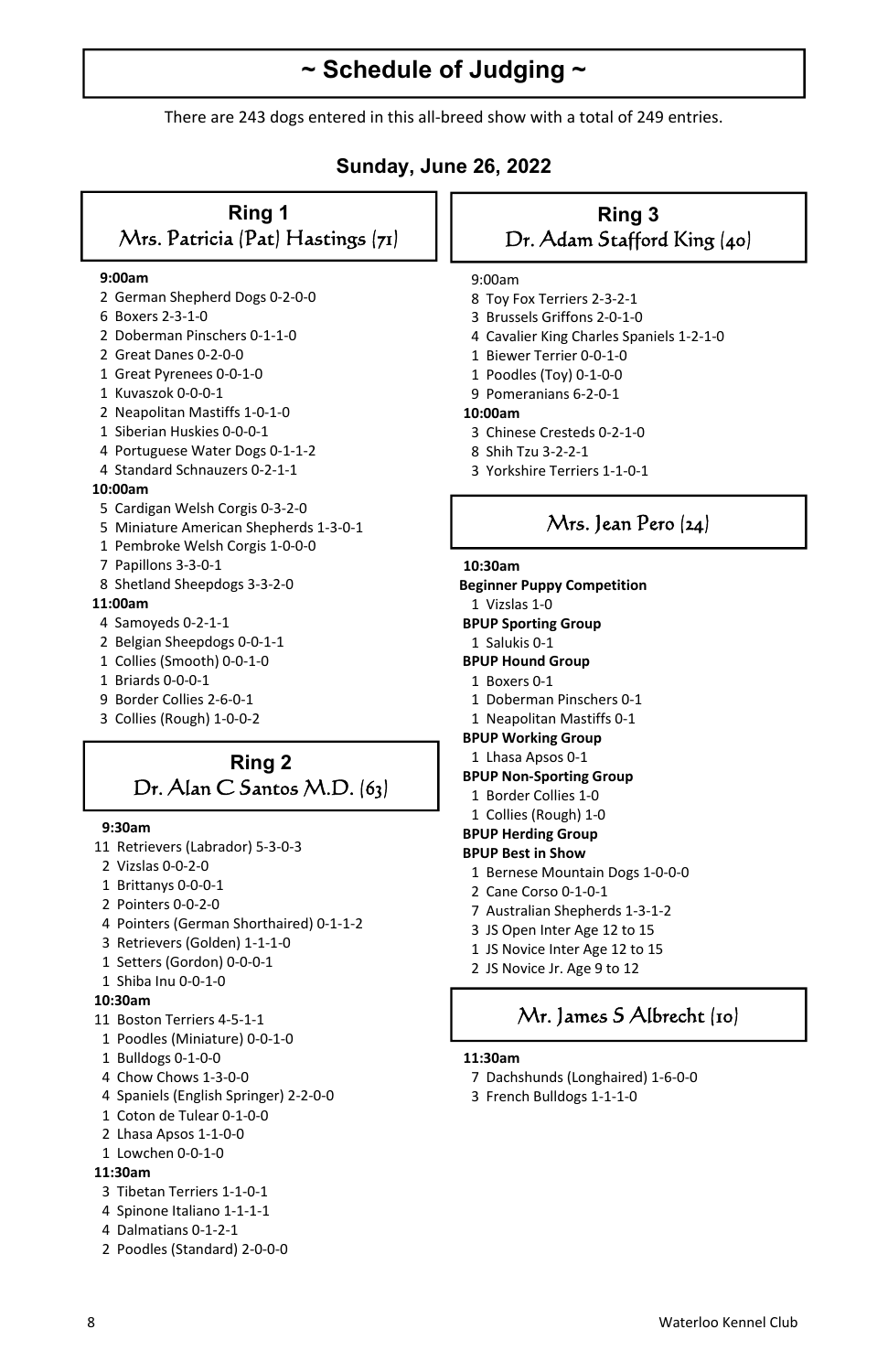#### **Saturday, June 25, 2022**

## **Ring 4**  Dr. Steven D Herman (34)

#### **10:00am**

- 3 Basset Hounds 0-3-0-0
- 3 Whippets 1-1-0-1
- 1 Beagles (15 Inch) 0-0-0-1
- 3 Basenjis 0-2-1-0
- 1 Bloodhounds 0-0-1-0
- 1 Bluetick Coonhounds 1-0-0-0
- 1 Borzois 1-0-0-0
- 1 Greyhounds 1-0-0-0
- 1 Irish Wolfhounds 1-0-0-0
- 1 Rhodesian Ridgebacks 1-0-0-0
- 1 Treeing Walker Coonhounds 0-0-1-0
- 1 Ibizan Hounds 1-0-0-0
- 1 Petit Basset Griffon Vendeens 1-0-0-0
- 1 Beagles (13 Inch) 0-0-1-0
- 14 Scottish Deerhounds 1-7-3-3

## Ms. Celeste M Gonzalez (7)

#### **11:30am**

- 1 Bedlington Terriers 0-0-1-0
- 1 Border Terriers 0-0-1-0
- 5 Dandie Dinmont Terriers 0-3-1-1

#### **NOHS Groups will start at 12:30pm in Ring 3 in the following order unless otherwise announced.**

NOHS Hound Group ............ Ms. Celeste M Gonzalez NOHS Toy Group ............ Mrs. Patricia (Pat) Hastings NOHS Working Group ............. Mr. James S Albrecht NOHS Terrier Group .............. Dr. Alan C Santos M.D. NOHS Herding Group ........................ Mrs. Jean Pero NOHS Non-Sporting Group ... Dr. Alan C Santos M.D. NOHS Sporting Group ............. Mr. James S Albrecht NOHS Best In Show ................. Mr. James S Albrecht

#### **Regular Groups will start at 1:00pm in Ring 1 in the following order unless otherwise announced.**

| Hound GroupDr. Steven D Herman                   |
|--------------------------------------------------|
| Toy GroupDr. Adam Stafford King                  |
|                                                  |
| Terrier Group Ms. Celeste M Gonzalez             |
| Herding Group Mr. James S Albrecht               |
| Non-Sporting Group  Mrs. Patricia (Pat) Hastings |
| Sporting Group  Dr. Alan C Santos M.D.           |
| Best In Show  Mrs. Patricia (Pat) Hastings       |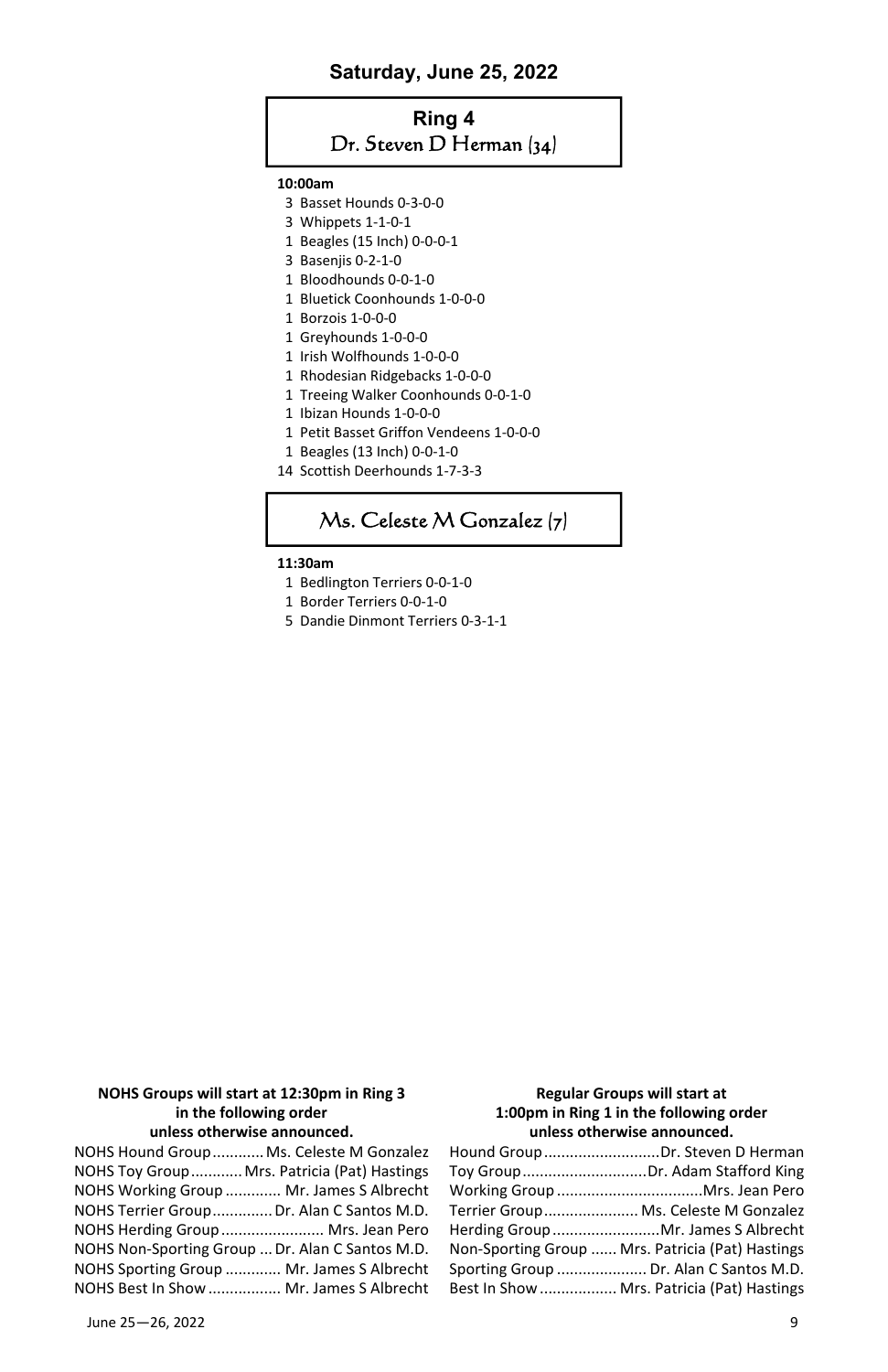## **ROUTES TO THE SHOW**

The Waterloo Kennel Club Dog Show will be located in Waverly, Iowa. Waverly is on the Avenue of the Saints, so you can drive down from Minneapolis/ St Paul or up from St. Louis all on a four lane divided highway with minimal stops.

**FROM US-218/ IA-217:** Take Exit 198 (218 BUS) into Waverly. Follow 4th St SW into town. Turn left on 5th Ave SW; fairgrounds are on the left.

FROM US-63: West on IA-3 into Waverly. Turn left on 4th St SW, then right on 5th Ave SW; fairgrounds are on the left.

**FROM US-20**: North on IA-58/ IA-27 to Exit 198 into Waverly. Follow 4th St SW into town. Turn left on 5th Ave SW; fairgrounds are on left.



## COVID

All state and local regulations will be applicable.

At publication of premium list, no mask mandates or social distancing orders had been issued but this is subject to change by closing and/ or show dates. At judge's request, mask may be required in the rings (information will be posted ringside). Please be respectful and prepared.

### **EYC CLINIC WILL REQUIRE A MASK**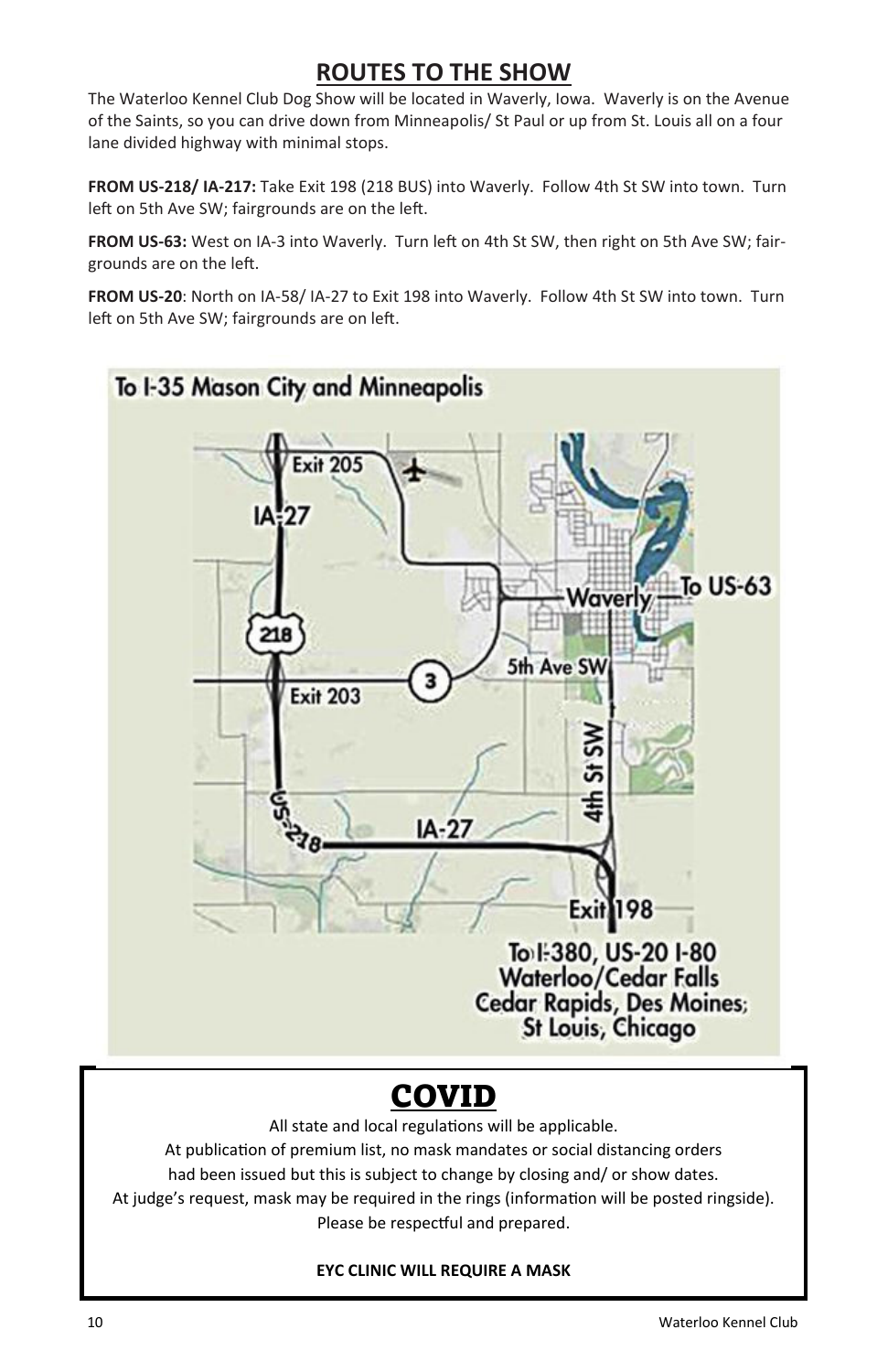#### **HOTELS & MOTELS IN THE AREA**

#### **PLEASE CHECK WITH HOTELS DIRECTLY TO CONFIRM DOG POLICIES AND FEES**

| 208 E. Bremer Avenue, Waverly, IA 50677 |  |
|-----------------------------------------|--|
|                                         |  |
| 301 13th Avenue SW. Waverly, IA 50677   |  |
|                                         |  |
| 404 29th Avenue SW, Waverly, IA 50677   |  |

#### **MAKE RESERVATIONS EARLY FOR CEDAR FALLS HOTELS OTHER EVENTS ARE IN TOWN THAT WEEKEND**

| 7515 Nordic Drive, Cedar Falls, IA 50613 (19 Miles to Show Site)      |  |
|-----------------------------------------------------------------------|--|
| \$20.00 Non-Refundable Pet Deposit                                    |  |
|                                                                       |  |
| 101 West 1st Street, Cedar Falls, IA 50613 (15 Miles to Show Site)    |  |
|                                                                       |  |
| 5924 University Avenue, Cedar Falls, IA 50613 (17 Miles to Show Site) |  |
|                                                                       |  |
| 3052 Marnie Avenue, Waterloo, IA 50701 (22 Miles to Show Site)        |  |
|                                                                       |  |
| 2343 Logan Avenue, Waterloo, IA 50703 (20 Miles from Show Site)       |  |
| No Pet Fee-Use Code CP542764 for Additional Discount                  |  |

#### **ON SITE RV/ TRAILER / CAMPER PARKING IN DESIGNATED AREAS ONLY:**

With Electricity \$35.00 Per Day  $+$  Without Electricity \$25.00 Per Day

**Sites Are By Reservation Only** 

Limited 30-Amp and 50-Amp Hookups. Refer to Page 15

#### **OTHER CAMPING IN THE AREA**

Cedar Bend Campground ……………………………………………………………………………………….. 319-882-4742

Cedar Bend Drive, Waverly, IA 50677

*hƩps://www.mycountyparks.com/County/Bremer/Park/Cedar-Bend-Park.aspx* 

Shell Rock RecreaƟon Area Campground ……………………………………………………………….. 319-278-4237 22562 Main Street, Shell Rock, IA 50670

https://www.mycountyparks.com/County/Butler/Park/Shell-Rock-Recreation-Area-and-Wildlife-*Area/Facility/Shell-Rock-RecreaƟon-Area-Campground.aspx* 

**ALL OWNERS / EXHIBITORS SHOULD BE AWARE THAT THE ENTIRE MOTEL AND GROUNDS ARE CONSIDERED WITHIN THE SHOW LIMITS.** 

**YOU WILL BE RESPONSIBLE** for all damage to your room and may be subject to disciplinary action in accordance with the rules of the AKC.

The room will be checked daily by the motel staff . Any abuse will be brought to the attention of the Show Committee. Any exhibitor's entries may be refused for previous misuse of motel facilities. This is an AKC supported measure.